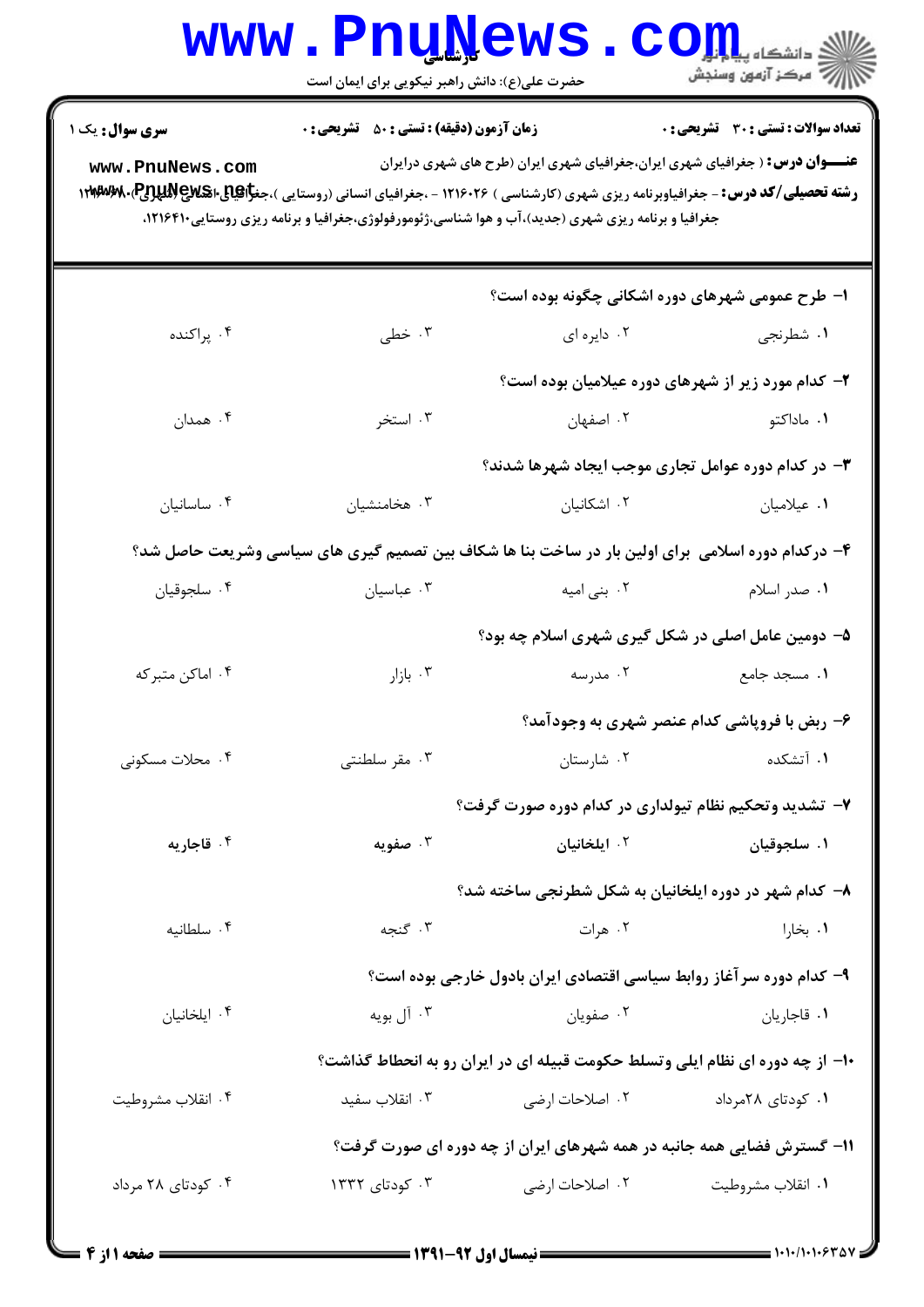|                                              | www.PnuNews<br>حضرت علی(ع): دانش راهبر نیکویی برای ایمان است                                            |                                                                                                                                                                                                                                                                                                                                                                            | $\left\  \bigodot \prod_{j=1}^n \prod_{\substack{m \equiv 1 \\ m \equiv 1 \pmod{2}}} \min_{\substack{m \equiv 1 \\ m \equiv 1 \pmod{2}}} \min_{\substack{m \equiv 1 \\ m \equiv 1 \pmod{2}}}$ |  |  |
|----------------------------------------------|---------------------------------------------------------------------------------------------------------|----------------------------------------------------------------------------------------------------------------------------------------------------------------------------------------------------------------------------------------------------------------------------------------------------------------------------------------------------------------------------|-----------------------------------------------------------------------------------------------------------------------------------------------------------------------------------------------|--|--|
| <b>سری سوال : ۱ یک</b>                       | <b>زمان آزمون (دقیقه) : تستی : 50 ٪ تشریحی : 0</b>                                                      |                                                                                                                                                                                                                                                                                                                                                                            | <b>تعداد سوالات : تستی : 30 ٪ تشریحی : 0</b>                                                                                                                                                  |  |  |
| www.PnuNews.com                              |                                                                                                         | <b>عنـــوان درس:</b> جغرافیای شهری ایران،جغرافیای شهری ایران (طرح های شهری درایران )<br><b>رشته تحصیلی/کد درس:</b> جغرافیاوبرنامه ریزی شهری (کارشناسی ) ۱۲۱۶۰۲۶ - ،جغرافیای انسانی (روستایی )،جغرا <b>فلیپاتلپاتلپاتلپاتلپاتلپاتاب کود اس</b> لام <b>-۱۳۹۶</b> ۰۰ -<br>،جغرافیا و برنامه ریزی شهری (جدید)،آب و هوا شناسی،ژئومورفولوژی،جغرافیا و برنامه ریزی روستایی۱۲۱۶۴۱۰ |                                                                                                                                                                                               |  |  |
|                                              |                                                                                                         | ۱۲- کدام مورد باعث رشد انگلی مشاغل کاذب وریشه دار شدن مشکلات شهری در ایران شده است؟                                                                                                                                                                                                                                                                                        |                                                                                                                                                                                               |  |  |
| ۰۲ شکاف عمیق اقتصادی بین جامعه روستایی وشهری |                                                                                                         | ٠١ رشد انفجاري جمعيت شهرنشين                                                                                                                                                                                                                                                                                                                                               |                                                                                                                                                                                               |  |  |
|                                              | ۰۴ سرمایه گذاری صنعتی با الگوی جایگزینی واردات                                                          | ۰۳ اقتصاد تک محصولی متکی بر صادرات نفت                                                                                                                                                                                                                                                                                                                                     |                                                                                                                                                                                               |  |  |
|                                              |                                                                                                         | ۱۳- عبور جمعیت شهرنشین ایران از مرز ۵۰ درصد جمعیت کل کشور در کدام دهه صورت گرفت؟                                                                                                                                                                                                                                                                                           |                                                                                                                                                                                               |  |  |
| $17Y\Delta$ .                                | $\gamma$ $\gamma$ $\beta$ $\beta$ $\gamma$ $\gamma$ $\gamma$ $\gamma$ $\gamma$ $\gamma$ $\gamma$        |                                                                                                                                                                                                                                                                                                                                                                            | 1770.1                                                                                                                                                                                        |  |  |
|                                              |                                                                                                         | ۱۴- در کدام سرشماری شهرهای میلیونی به تعداد ۴ شهر در شبکه شهری ایران ظاهر شدند؟                                                                                                                                                                                                                                                                                            |                                                                                                                                                                                               |  |  |
| 144.7                                        | 1550.5                                                                                                  | $1400 - 1$                                                                                                                                                                                                                                                                                                                                                                 | 156.1                                                                                                                                                                                         |  |  |
|                                              |                                                                                                         | ۱۵– کدام عامل به طورنسبی در شرایط جغرافیایی شهر موثر واقع می شود؟                                                                                                                                                                                                                                                                                                          |                                                                                                                                                                                               |  |  |
| ۰۴ منابع آب                                  | ۰۳ شکل شهر                                                                                              | ۰۲ موقعیت سیاسی                                                                                                                                                                                                                                                                                                                                                            | ١. موقعيت هندسي                                                                                                                                                                               |  |  |
|                                              |                                                                                                         | ۱۶- عامل اصلی در رابطه با مکان گزینی شهرها وپراکندگی آنها کدام است؟                                                                                                                                                                                                                                                                                                        |                                                                                                                                                                                               |  |  |
| ۰۴ اقلیم                                     | ۰۳ درجه حرارت                                                                                           | ۰۲ کوهها وناهمواری ها                                                                                                                                                                                                                                                                                                                                                      | ۰۱ عرض جغرافیایی                                                                                                                                                                              |  |  |
|                                              | ۱۷−  با توجه به موقعیت جغرافیایی فلات ایران مناسبترین مکان برای مکان گزینی شهرهای ایران چه ارتفاعی است؟ |                                                                                                                                                                                                                                                                                                                                                                            |                                                                                                                                                                                               |  |  |
| ۰۴ ۱۲۰۰ وبالاتر                              | ۰۳ - ۱۲۰۰ تا ۱۵۰۰ متر                                                                                   | $Y \cdot \cdot 59 \cdot \cdot 7$                                                                                                                                                                                                                                                                                                                                           | ۰. ۳۰۰ تا ۹۰۰ متر                                                                                                                                                                             |  |  |
|                                              |                                                                                                         |                                                                                                                                                                                                                                                                                                                                                                            | ۱۸- علت وجودی شهرهای واحه ای در چیست؟                                                                                                                                                         |  |  |
| ۰۴ سرزمین های نمکی                           | ۰۳ دسترسی به آب                                                                                         | ۰۲ اقلیم                                                                                                                                                                                                                                                                                                                                                                   | ۰۱ ارتفاع                                                                                                                                                                                     |  |  |
|                                              |                                                                                                         | ۱۹- وجه تمایز عمده شهرنشینی در دوره اسلام با شهرنشینی قرون وسطایی اروپا و دوره های قبل از اسلام در ایران چیست؟                                                                                                                                                                                                                                                             |                                                                                                                                                                                               |  |  |
| ۰۲ شکل بندی اجتماعی شهرها                    |                                                                                                         |                                                                                                                                                                                                                                                                                                                                                                            | ٠١. روابط شهر وروستا                                                                                                                                                                          |  |  |
| ۰۴ تحولات سازمانهای دینی                     |                                                                                                         |                                                                                                                                                                                                                                                                                                                                                                            | ۰۳ بافت شهر                                                                                                                                                                                   |  |  |
|                                              |                                                                                                         | ۲۰- منظور از فئودالیزم نوع شرقی(سرمایه داری بهره وری)چیست؟                                                                                                                                                                                                                                                                                                                 |                                                                                                                                                                                               |  |  |
| ۰۲ روابط فرهنگی ومذهبی شهرها                 |                                                                                                         | ۰۱ نفوذ سیاسی-اجتماعی قدرتهای سیاسی                                                                                                                                                                                                                                                                                                                                        |                                                                                                                                                                                               |  |  |
| ۰۴ نفوذ وتسلط یک شهر روی مناطق اطراف آن      |                                                                                                         | ۰۳ همکاری وهمبستگی اجتماعی شهر وروستا                                                                                                                                                                                                                                                                                                                                      |                                                                                                                                                                                               |  |  |
|                                              |                                                                                                         |                                                                                                                                                                                                                                                                                                                                                                            |                                                                                                                                                                                               |  |  |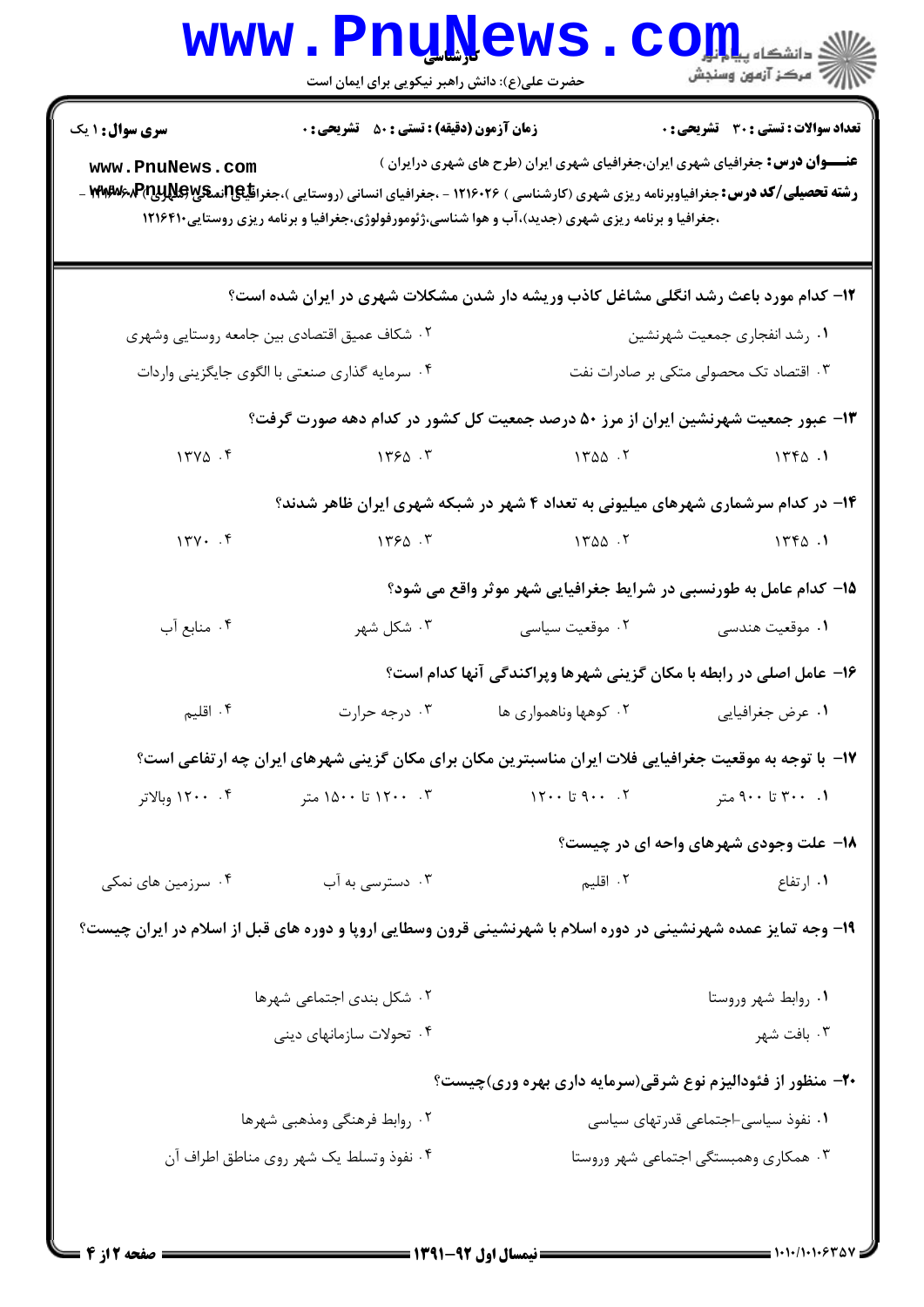## www.Pnu<u>N</u>ews.com

حضرت علي(ع): دانش راهبر نيكويي براي ايمان است

| <b>سری سوال : ۱ یک</b><br>www.PnuNews.com                                                   | <b>زمان آزمون (دقیقه) : تستی : 50 ٪ تشریحی : 0</b>             | ،جغرافیا و برنامه ریزی شهری (جدید)،آب و هوا شناسی،ژئومورفولوژی،جغرافیا و برنامه ریزی روستایی۱۲۱۶۴۱۰ | تعداد سوالات : تستي : 30 ٪ تشريحي : 0<br><b>عنـــوان درس:</b> جغرافیای شهری ایران،جغرافیای شهری ایران (طرح های شهری درایران )<br><b>رشته تحصیلی/کد درس:</b> جغرافیاوبرنامه ریزی شهری (کارشناسی ) ۱۲۱۶۰۲۶ - ،جغرافیای انسانی (روستایی )،جغرا <b>فلیپاتلپاتلپاتلپاتلپ کند (س</b> تایی <b>) م</b> |  |
|---------------------------------------------------------------------------------------------|----------------------------------------------------------------|-----------------------------------------------------------------------------------------------------|------------------------------------------------------------------------------------------------------------------------------------------------------------------------------------------------------------------------------------------------------------------------------------------------|--|
|                                                                                             |                                                                |                                                                                                     | <b>٢١</b> - تفاوت بين شهر وروستا بيانگر چيست؟                                                                                                                                                                                                                                                  |  |
| ۰۱ روابط علت ومعلولی مبتنی بر وابستگی روستا                                                 |                                                                |                                                                                                     |                                                                                                                                                                                                                                                                                                |  |
| ۰۲ دو سطح تمایز بهره برداری در یک سیستم اقتصادی واحد                                        |                                                                |                                                                                                     |                                                                                                                                                                                                                                                                                                |  |
| ۰۳ یکپارچگی وپیوستگی وسیع منابع سرمایه داری                                                 |                                                                |                                                                                                     |                                                                                                                                                                                                                                                                                                |  |
| ۰۴ نقش اداري وخدماتي دائم التزايد شهرها                                                     |                                                                |                                                                                                     |                                                                                                                                                                                                                                                                                                |  |
|                                                                                             |                                                                |                                                                                                     | ۲۲- مارسل بازن در مطالعات خود در شهر قم کدام عامل را در جذب روستاییان به شهر موثر دانسته است؟                                                                                                                                                                                                  |  |
|                                                                                             | ۰۲ نظام صادراتی پیشرفته شهر                                    | ۰۱ نفوذ اقتصادی وارشادی شهر                                                                         |                                                                                                                                                                                                                                                                                                |  |
| ۰۴ نفوذ تجارى شهر ونظام حاكم                                                                |                                                                | ۰۳ نظام صنعتی مستقر در شهر                                                                          |                                                                                                                                                                                                                                                                                                |  |
| ۲۳- کدام مورد باعث پیدایش قطب های بزرگ صنعتی وشبکه ای از شهرهای بزرگ ومگالوپلیس ها شده است؟ |                                                                |                                                                                                     |                                                                                                                                                                                                                                                                                                |  |
|                                                                                             | ۰۲ تحولات اقتصادی وتاثیرات آن<br>۰۱ تمرکز جمعیت در شهرهای بزرگ |                                                                                                     |                                                                                                                                                                                                                                                                                                |  |
|                                                                                             | ۰۴ نقش اداری وخدماتی شهرها                                     |                                                                                                     | ۰۳ افزایش بی رویه جمعیت                                                                                                                                                                                                                                                                        |  |
| ۲۴- ارتباط اندازه شهرها با ردیف آنها توسط چه کسی فرمول بندی ومورد عمل قرار گرفت؟            |                                                                |                                                                                                     |                                                                                                                                                                                                                                                                                                |  |
| ۰۴ جيم بري                                                                                  | ۰۳ کینگسلی زیپف                                                | ۰۲ لوتکا                                                                                            | ٠١. اوئر باخ                                                                                                                                                                                                                                                                                   |  |
|                                                                                             |                                                                |                                                                                                     | ۲۵– کدام نمودار ۖ برای نمایش رابطه اندازه -مرتبه شهرها استفاده می شود؟                                                                                                                                                                                                                         |  |
| ۰۴ نمودار هیستوگرام                                                                         | ۰۳ منحنی لورنس                                                 | ۰۲ منحنی هیپسومتریک                                                                                 | ٠١. منحني لگاريتمي                                                                                                                                                                                                                                                                             |  |
|                                                                                             |                                                                |                                                                                                     | ۲۶- طبقه بندی شهرهای ایران برمبنای کار ونقش آنها توسط چه کسی انجام شده است؟                                                                                                                                                                                                                    |  |
| ۰۴ مرسل بازن                                                                                | ۰۳ اوئر باخ                                                    | ۰۲ جیم بری                                                                                          | ۰۱ يدالله فريد                                                                                                                                                                                                                                                                                 |  |
|                                                                                             |                                                                |                                                                                                     | <b>۲۷</b> - مهمترین ویژگی در کار ونقش شهرهای ایران کدام است؟                                                                                                                                                                                                                                   |  |
| ۰۲ برتری نقش خدماتی                                                                         |                                                                | ۰۱ برتری نقش خدماتی-بازرگانی                                                                        |                                                                                                                                                                                                                                                                                                |  |
| ۰۴ برتری نقش خدماتی-کشاورزی                                                                 |                                                                | ۰۳ برتری نقش صنعتی                                                                                  |                                                                                                                                                                                                                                                                                                |  |
| <b>۲۸</b> - طرحهای شهری با کیفیتی که هم اکنون متداول است از چه دوره ای شروع شد؟             |                                                                |                                                                                                     |                                                                                                                                                                                                                                                                                                |  |
| ۰۲ از ابتدای برنامه عمرانی دوم                                                              |                                                                | ٠١. از ابتداى برنامه عمرانى اول                                                                     |                                                                                                                                                                                                                                                                                                |  |
| ۰۴ پس ازاجرای برنامه چهارم                                                                  |                                                                |                                                                                                     | ۰۳ از ابتدای برنامه عمرانی سوم                                                                                                                                                                                                                                                                 |  |
|                                                                                             |                                                                |                                                                                                     |                                                                                                                                                                                                                                                                                                |  |